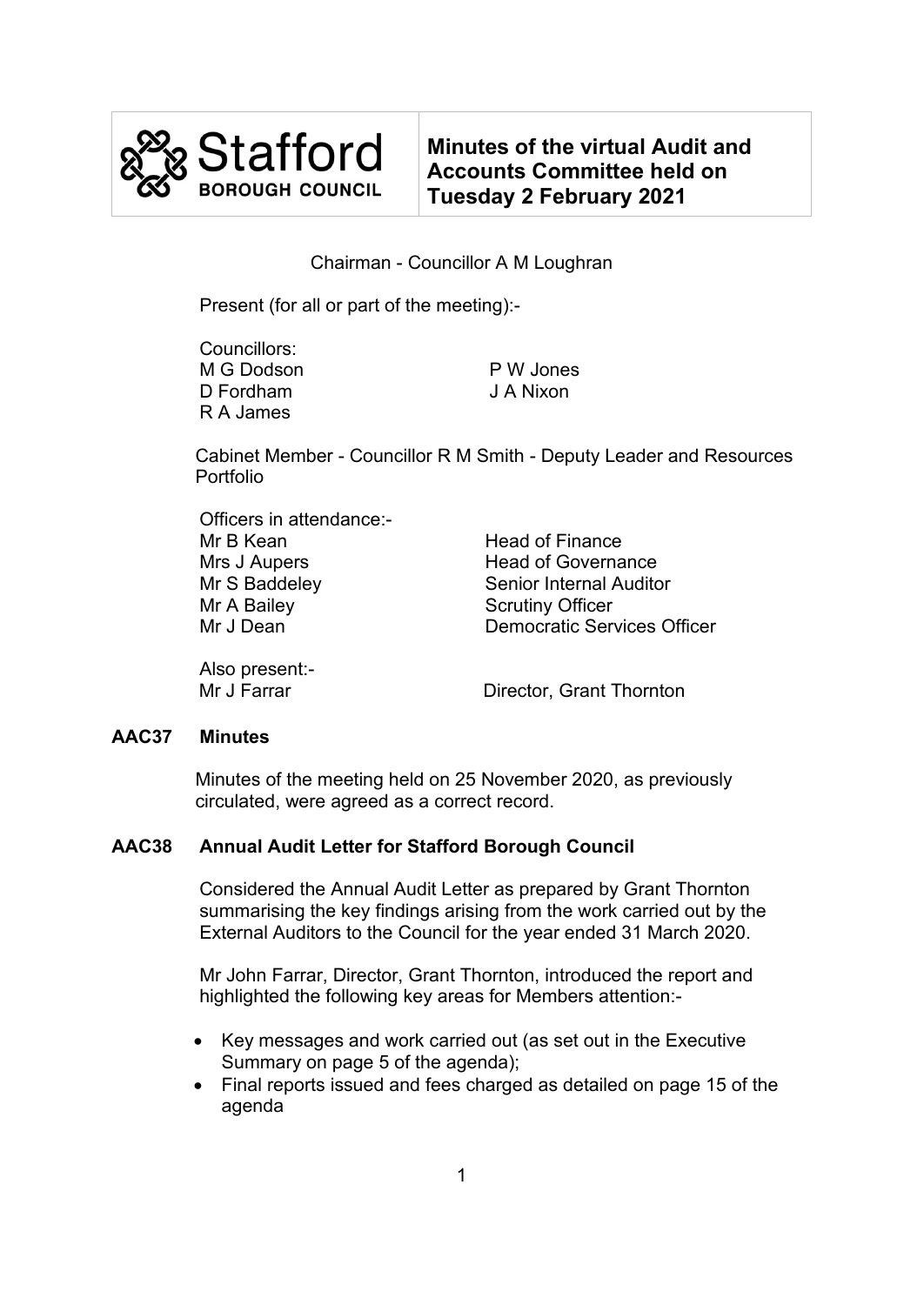RESOLVED:- that in exercise of the powers delegated to the Committee the Annual Audit Letter for the Year Ended 31 March 2020 be received.

## **AAC39 Audit Progress Report and Sector Update**

Considered the report of Grant Thornton outlining progress in delivering those responsibilities of the External Auditors and providing a summary of emerging national issues and developments relevant to the Council.

Mr Farrar led Members through the report and in particular referred to:-

- Details of progress as at January 2021;
- 2019/20 Audit Deliverables:
- Revised auditing standard 540: Auditing Accounting Estimates and Related Disclosures;
- The 'Redmond Review':
- Code of Audit Practice and revised approach to Value for Money audit work – National Audit Office

Members were afforded the opportunity to raise any questions arising from consideration of the report, to which Mr Farrar responded accordingly.

 RESOLVED:- that in exercise of the powers delegated to the Committee the Audit Progress Report and Sector Update be received.

*Grant Thornton undertook to provide Members with the associated documents as mentioned in the report which were duly provided.*

## **AAC40 Treasury Management Strategy, Minimum Revenue Provision Policy, Annual Investment Strategy 2021/22**

Considered the report of the Head of Finance seeking to note approval by Council of:-

- Prudential and Treasury indicators setting of indicators to ensure that the capital investment plans of the Council are affordable, prudent and sustainable;
- The Minimum Revenue Provision (MRP) Policy;
- Treasury Management Strategy Statement for 2021/22 to set treasury limits for 2021/22 to 2023/24 and to provide a background to the latest economic forecasts of interest rates;
- Annual Investment Strategy 2021/22 to set out the strategy of investment of surplus funds.

The Head of Finance summerised the report for Members, noting its approval at the recent meeting of Council.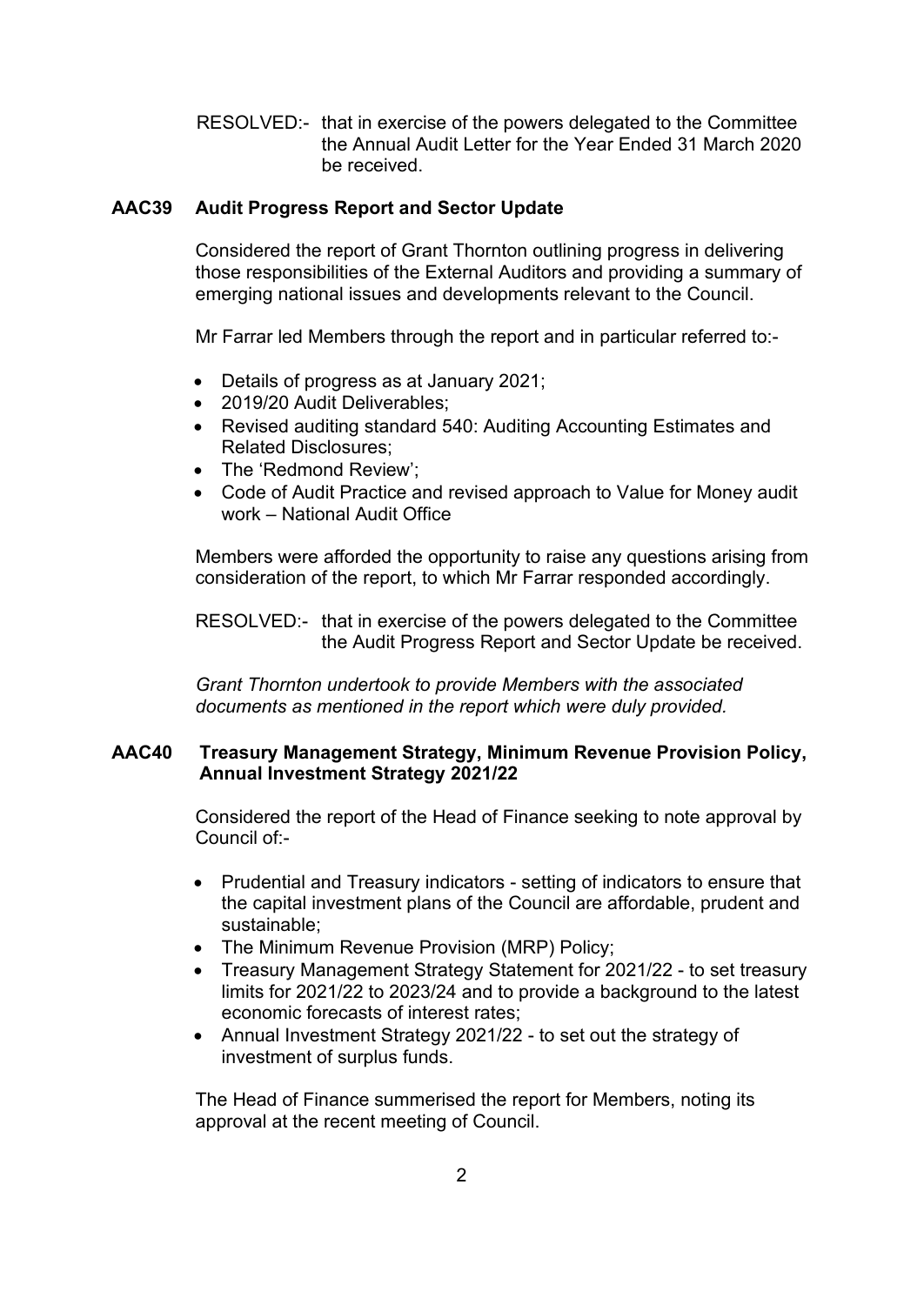Members voted on the recommendation as set out, which was declared to be carried.

RESOLVED:- that in exercise of the powers delegated to the Committee

- (a) it be noted that the following were approved by Council:-
	- (i) The Prudential and Treasury indicators;
	- (ii) The MRP Policy Statement;
	- (iii) The Treasury Management Policy;
	- (iv)The Annual Investment Strategy for 2021/22;
- (b) it be noted that indicators may change in accordance with the final recommendations from Cabinet to Council in relation to both the General Fund Revenue Budget and the Capital Programme.

## **AAC41 Strategic Risk Register**

Considered the report of the Head of Governance setting out details of the Council's Strategic Risk Register as at 30 November 2020, as considered by Cabinet on 14 January 2021.

The Head of Governance detailed the associated risks as at 30 November 2020, the content of paragraph 5.9 and the recent approval of the report at the 14 January 2021 meeting of Cabinet.

Arising from consideration of the report, the Head of Governance, supported by the Head of Finance, responded to queries regarding:-

- 'Red Risk' C6;
- 'Amber Risk' 40b;
- Direction of travel of Risk C3;
- Levels of compliance across all Council sites (Risk C8);
- Future of Business Rates pool

RESOLVED:- that in exercise of the powers delegated to the Committee the draft Strategic Risk Register be received and the progress made in the identification and management of the strategic risks be noted.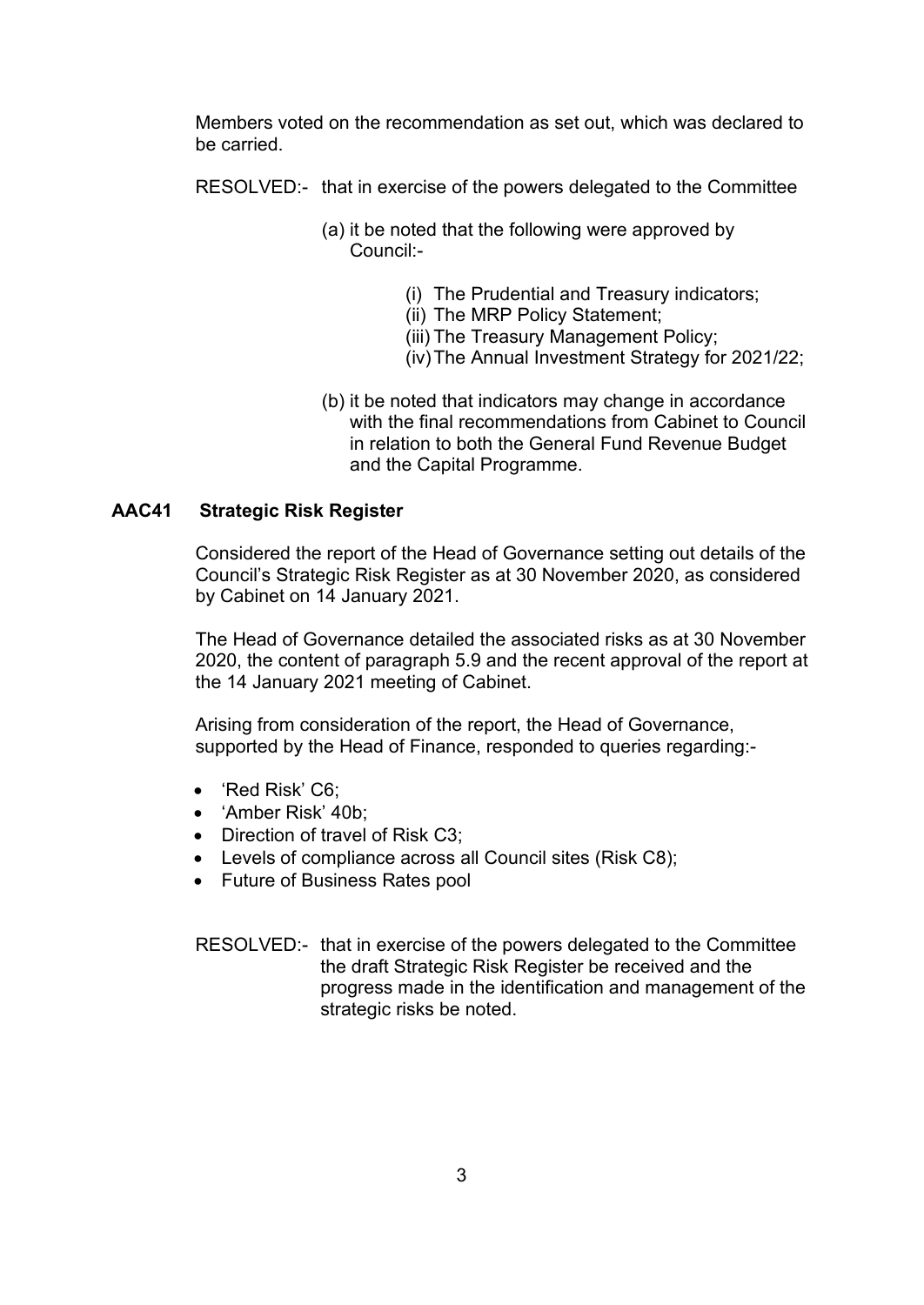#### **AAC42 Internal Audit Progress Report 2020-21**

Considered the report of the Chief Internal Auditor presenting for information a progress report on the work of Internal Audit.

The Chief Internal Auditor provided a summary of the level of assurance for each of the audits completed in the quarter, and noted the continued impact of the Coronavirus pandemic on the work of the Audit Team and the resulting revisions to the Audit Plan as set out on pages 114-115 of the agenda.

Continuing, Mr Baddeley outlined the audits completed by 30 November 2020, addressing those points raised by Members accordingly. Specific reference was made to:-

- IT Capacity Management and Resilience;
- Continuation of audit work during this third period of lockdown;
- Further detail as to the number of audits in progress;
- Auditing of discretionary grants to businesses;

 Members then voted on the recommendations as set out, which were declared to be carried.

RESOLVED:- that in exercise of the powers delegated to the Committee:

- (a) the revised Audit Plan set out in **APPENDIX 1** of the report be approved;
- (b) the progress report be noted.

#### **AAC43 Annual Governance Statement Progress Report**

Considered the report of the Head of Governance presenting for information progress in addressing the significant governance issues identified in the Annual Governance Statement (AGS) for 2019-20.

The Head of Governance summerised the 7 actions arising from the significant governance issues identified in the Annual Governance Statement, noting the 2 associated amber indicators as set out in the Appendix to the report.

Members were afforded the opportunity to seek clarification on any of the matter set out, to which the Head of Service duly responded. Detail was provided concerning:-

- Councils 'key contractors';
- Impact of the CV19 pandemic on the Council's leisure provider